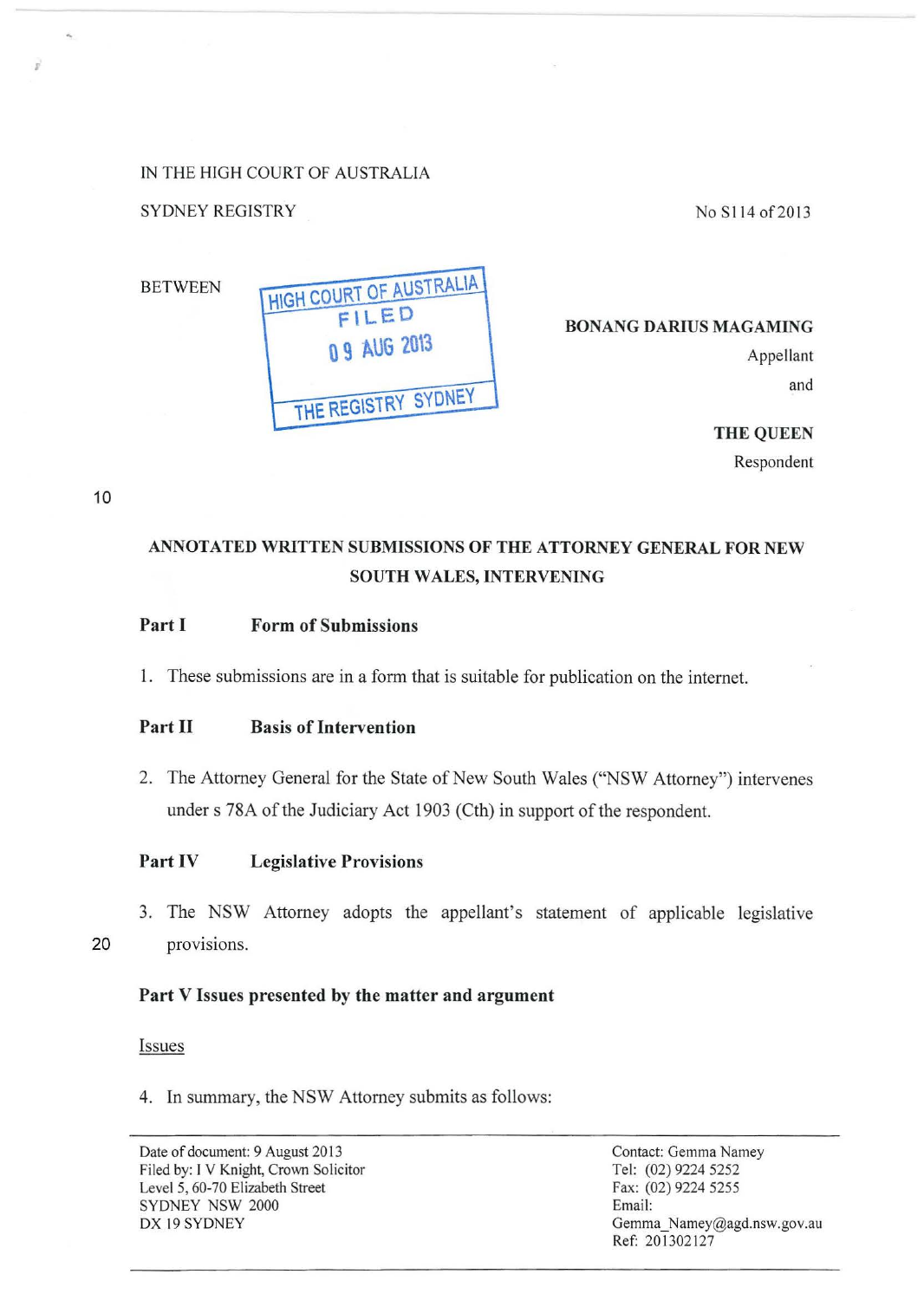- (a) Sections 233A and 233C of the Migration Act 1958 (Cth) ("Migration Act") are different offences. Any similarity or overlap between the offences in those sections does not give rise to "arbitrary" sentences for persons convicted of the offence against s 233C by operation of s 236B(3)(c) and does not infringe the separation of powers;
- (b) the Commonwealth Parliament's judgment as to the irreducible seriousness of the offence in s 233C, as reflected in the operation of s  $236B(3)(c)$ , does not require a court exercising judicial power to act inconsistently with its nature, or impermissibly interfere with the judicial process.

#### 10 Section 236B(3)(c) does not infringe the separation of powers

- 5. In deciding whether a law offends Ch III of the Constitution, its operation and effect will define its constitutional character. The determination of a law's operation and effect "requires identification of the nature of the rights, duties, powers and privileges which the statute changes, regulates or abolishes": HA Bachrach Pty Limited v Queensland (1998) 195 CLR 547 at 561 [12].
- 6. As with other constitutional constraints upon legislative power, the relevant inquiry is systemic or "functionalist" in character: see eg Wainohu v New South Wales (2011) 243 CLR 181 at 212 [52] per French CJ and Kiefel J (their Honours were there discussing the doctrine in Kable v Director of Public Prosecutions (NSW) (1996) 189
- 20 CLR 51 ("Kable"), but the point is of more general application in the context of Ch<sub>III</sub>).
- 7. The appellant's submission that a person's sentence following conviction for the offence against s 233C will be "arbitrary", because a critical element will be determined other than by a Ch III court, relies upon the proposition that ss 233A and 233C are, in substance, the same offence. That proposition warrants close scrutiny. For the purposes of the constitutional argument, Allsop P was prepared to "assume a sufficiently significant overlap in the old provisions to the extent that either provision could be used to found an indictment for the involvement in the entry of five or more people into Australia": Karim v R; Magaming v R [2013] NSWCCA 23 ("Karim") 30 at [50], Appeal Book ("AB") at 52. In relation to the "old" provisions (applying before 1 June 2010), his Honour took the reference in  $s$  233(1) to "a non-citizen" to

 $\overline{\phantom{a}}$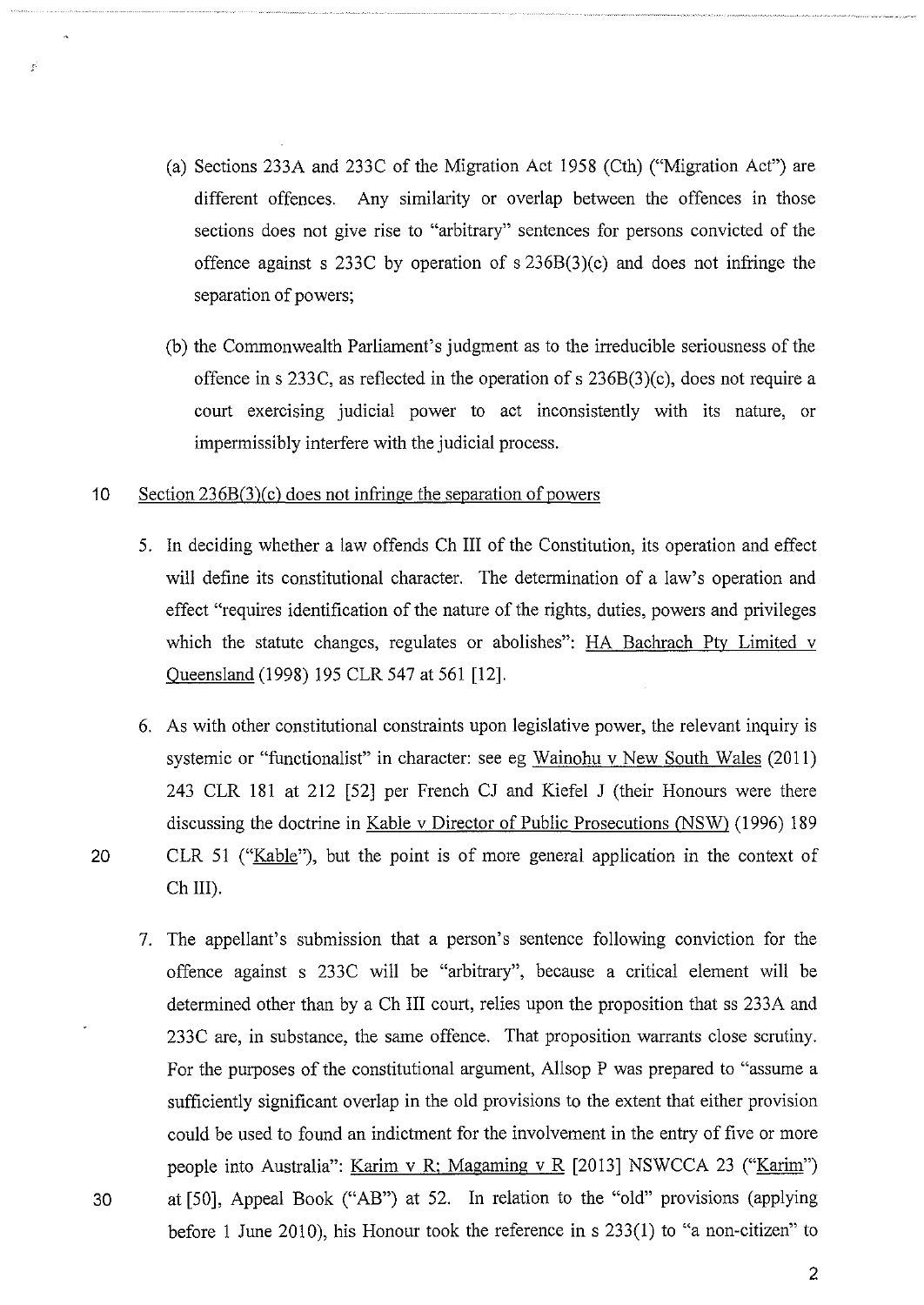include more than one such person, applying s 23(b) of the Acts Interpretation Act 1901 (Cth): Karim at [9], AB at 35. The language of s 233A(I) differs from that of the prior s 233(1) offence, the former requiring the "second person" to have the characteristics specified in s 233A(l)(b) (as to which absolute liability applies) and  $(1)(c).$ 

- 8. An indictment containing a single charge under s 233A particularising involvement in the entry into Australia of more than five persons would either charge an offence not created by the Migration Act (see Walsh v Tattersall (1996) 188 CLR 77 at 91 per Gaudron and Gummow JJ) or would be duplicitous: see Walsh v Tattersall at 112 per 10 Kirby J. The statutory description of the offence in s 233A(I) indicates that the act or conduct prohibited – the gist of the charge – is the accused's involvement in the bringing or entry of the specific "second person" referred to. Involvement in the bringing or entry of multiple non-citizens is not properly characterised as a single act with multiple forbidden characteristics: see Romeyko v Samuels (1972) 2 SASR 529 at 552 per Bray CJ. If that is correct, it follows that ss 233A and 233C do not involve the same or substantially identical conduct. The intersection between them consists of the availability of:
	- (a) a choice of charges when the relevant smuggling involved a group of five or more people: either five or more counts under s 233A or one count under s 233C; and
- 20 (b) the alternative verdict in  $s$  233C(3), pursuant to which a person may be found not guilty of the aggravated offence in s 233C(1) but guilty of the offence in s 233A(1).
	- 9. There is no reason to assume that the choice between the alternatives set out at  $[8(a)]$ above will be made in an "arbitrary" manner, based only on "individual preference" (cf Appellant's Submissions ("AS") at [66]). The prosecutorial discretion will presumably be exercised following an assessment of the available evidence and in accordance with the applicable Commonwealth prosecution policies and any relevant directions or guidelines issued under s 8 of the Director of Public Prosecutions Act 1983 (Cth).
- 30 10. The overlap between ss 233A and 233C is less than that between the offences at issue in Fraser Henleins Pty Ltd v Cody (1945) 70 CLR 100 ("Fraser Henleins"), where the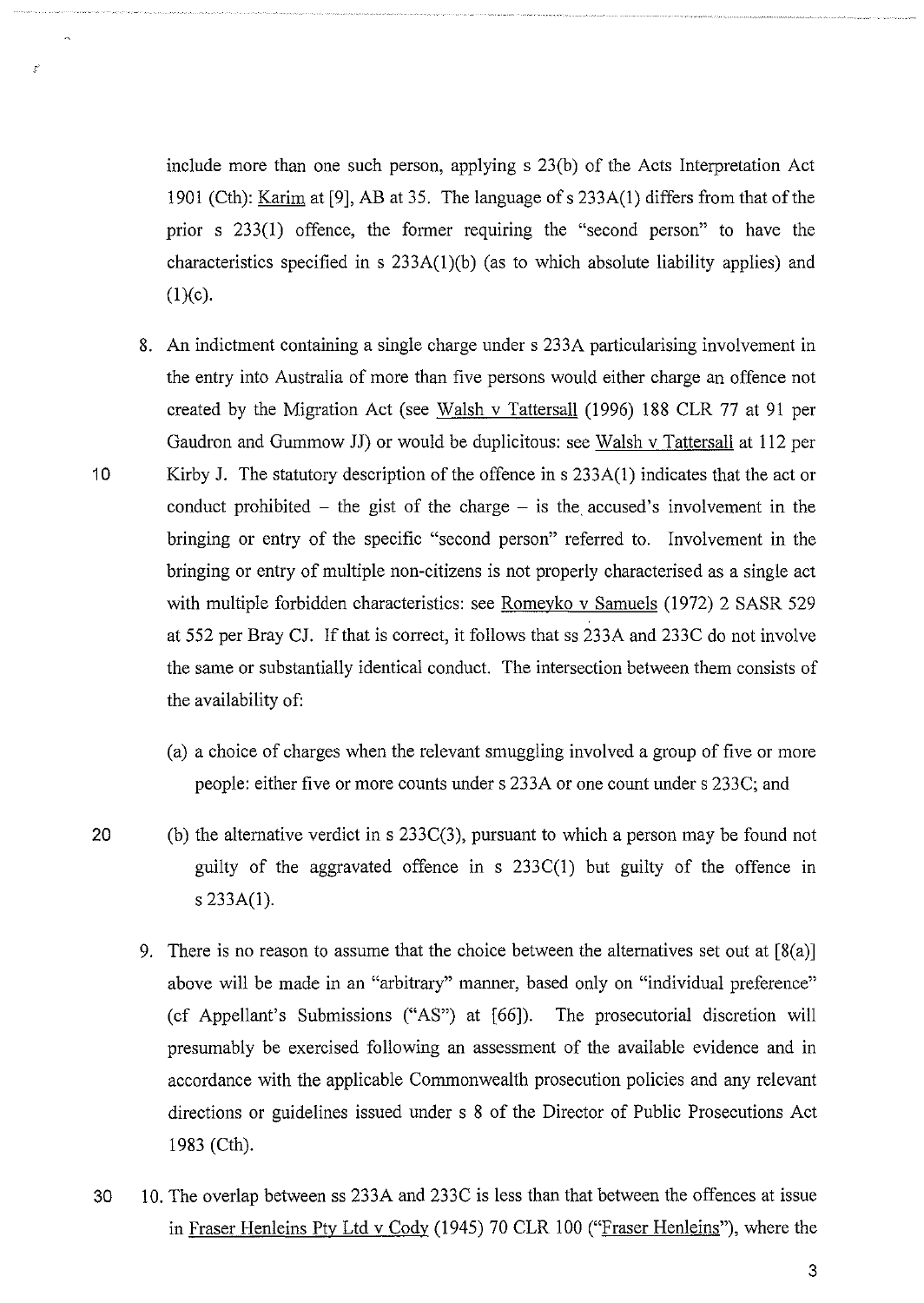offences were "each defined identically by reference to breaches of the regulations": see Karim at [65], AB at 58 (cf Allsop P's later description of Fraser Henleins as involving "a relevantly identical legislative structure": at [79], AB at 64; 70 CLR at 110 per Latham CJ). The constitutional submission on behalf of the appellant in Fraser Henleins, that "the committee [advising the Attorney General in relation to prosecutions under s 4(4) of the Black Marketing Act] exercises judicial powers because it performs a function which determines the penalty to be imposed upon a person prosecuted under the [Black Marketing] Act" (at 118 per Latham CJ) raises the same complaint as to a prosecutor's exercise of an exclusively judicial power as does 10 the appellant in the present case and was rejected by all members of the Court: at 120 per Latham CJ, 121-122 per Stark J, 124-125 per Dixon J, 132 per McTiernan J, 139- 140 per Williams J.

11. This Court has repeatedly confirmed the separation of judicial and prosecutorial functions, including on the basis that "the independence and impartiality of the judicial process would be compromised if courts were perceived to be in any way concerned with who is prosecuted and for what": see eg Likiardopoulos v The Queen (2012) 86 ALJR 1168 at 1177 [37] per Gummow, Hayne, Crennan, Kiefel and Bell JJ, see also at 1171 [2] per French CJ; Elias v The Queen (2013) 87 ALJR 895 at 904 [34] per French CJ, Hayne, Kiefel, Bell and Keane JJ; Maxwell v The Queen (1996) 184 CLR 20 501 at 514 per Dawson and McHugh JJ, 534 per Gaudron and Gummow JJ. Courts "are thus left free to hear and determine charges of criminal offences impartially", not having become concerned with prosecutorial decisions which "courts are ill-equipped to make": Jago v District Court (NSW) (1989) 168 CLR 23 at 39 per Brennan J. It is also accepted that "the prosecutor's selection of the charge is capable of having a bearing on the sentence": Elias at 904 [34]. The imposition of a constitutional limitation of the type advocated by the appellant would appear to require an acceptance that the prosecutorial choice of charge determines a person's sentence in any case where an offence with a mandatory minimum sentence is selected. That is not consistent either with the established understanding of the prosecutorial function or 30 with the analysis of intermediate appellate courts in Australia which have considered the function performed by a judge when sentencing pursuant to s 236B, discussed further below.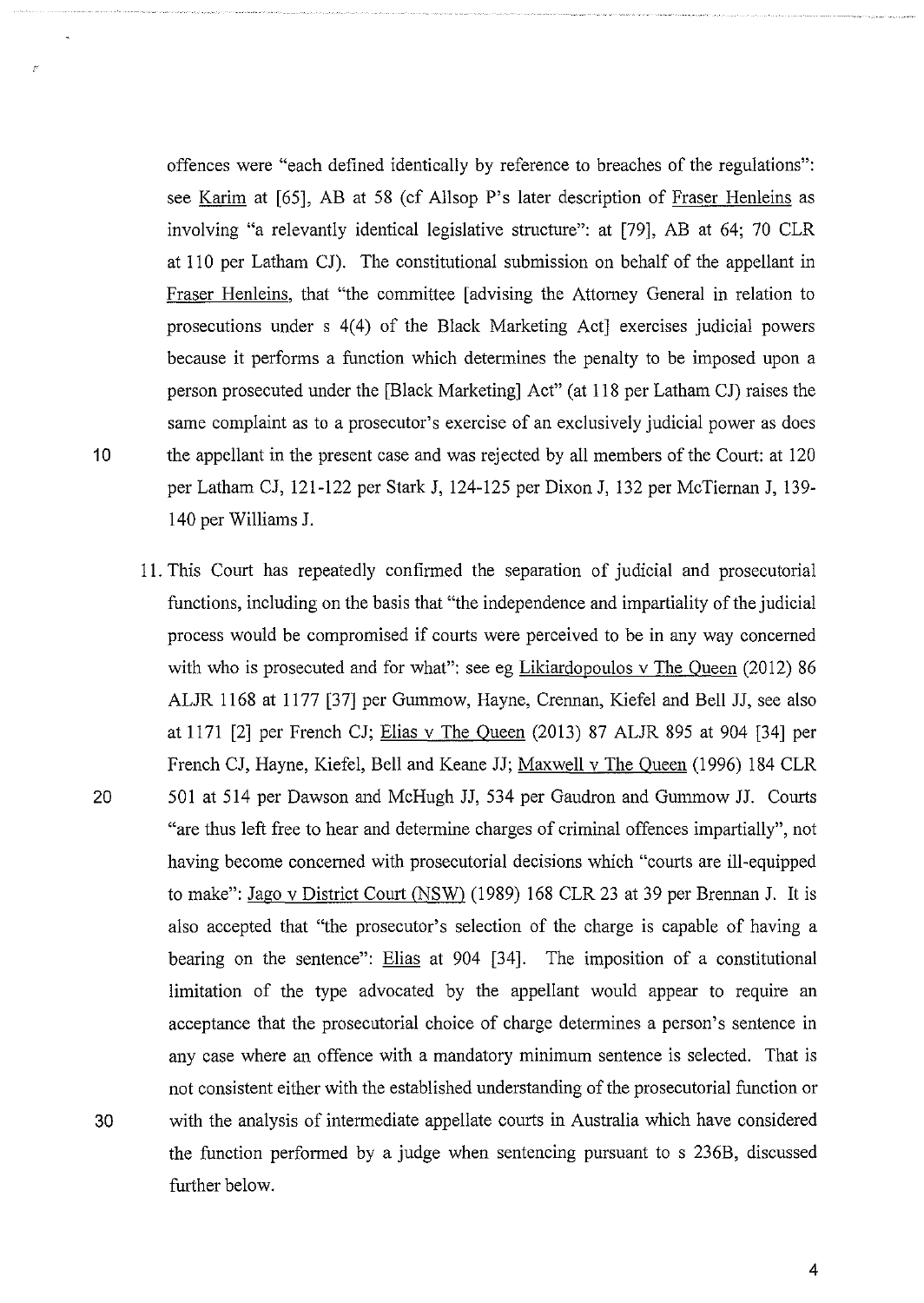12. The appellant's attempt to develop a novel implication from Ch III premised on the protection of individual liberty and requiring some form of proportionality between "the deprivation of liberty" and "the adjudication and punishment of criminal guilt" (AS at [56]-[63]) cannot be sustained by reference to the reasoning in cases such as Chu Kheng Lim v Minister for Immigration, Local Government and Ethnic Affairs (1992) 176 CLR l, Kable and Fardon v Attorney-General COld) (2004) 223 CLR 575 concerning detention that did not follow from the adjudication of criminal guilt. By contrast to the possibilities concerning other forms of detention, the deprivation of liberty effected by a sentence imposed by a Ch III court, in accordance with the 10 prescribed penalty for the relevant offence(s) and following a conviction will be supported by a sufficient constitutional factum, specific to the person who is to be detained: cf South Australia v Totani (2010) 242 CLR 1 ("Totani") at 83 [211] per Hayne J. The claimed additional constitutional requirement of proportionality between the level of punishment prescribed by the legislature and the seriousness of the relevant crime as an aspect of the judicial process will be considered below, in relation to the alleged interference with that process.

#### Section  $236B(3)(c)$  does not interfere with the judicial process

- 13. Accepting that the legislative powers of the Commonwealth do not extend to such interference with the judicial process as would authorise or require a court exercising 20 federal judicial power to do so in a manner which is inconsistent with its nature (see eg Nicholas v The Queen (1998) 193 CLR 173 per Gummow J at 233 [148]; International Finance Trust Co Ltd v New South Wales Crime Commission (2009) 240 CLR 319 ("IFTC") at  $352-353$  [50] per French CJ) the NSW Attorney submits that the judicial process is not interfered with by the operation of  $s$  236B(3)(c) of the Migration Act. It is relevant to consider the historic functions and processes of courts of law when determining this issue: see eg Thomas v Mowbray (2007) 233 CLR 307 at 355 [111] per Gummow and Crennan JJ; IFTC at 353 [52] per French CJ; Totani at 63 [134] per GummowJ.
- 14. Accepted notions of judicial power do not require the preservation of an irreducibly 30 wide sentencing discretion for offences such as s 233C which prohibit a range of conduct, some of which could potentially be the subject of less serious charges: cf AS at [93]. Justices Gaudron, Gummow and Hayne in Wong v The Queen (2001) 207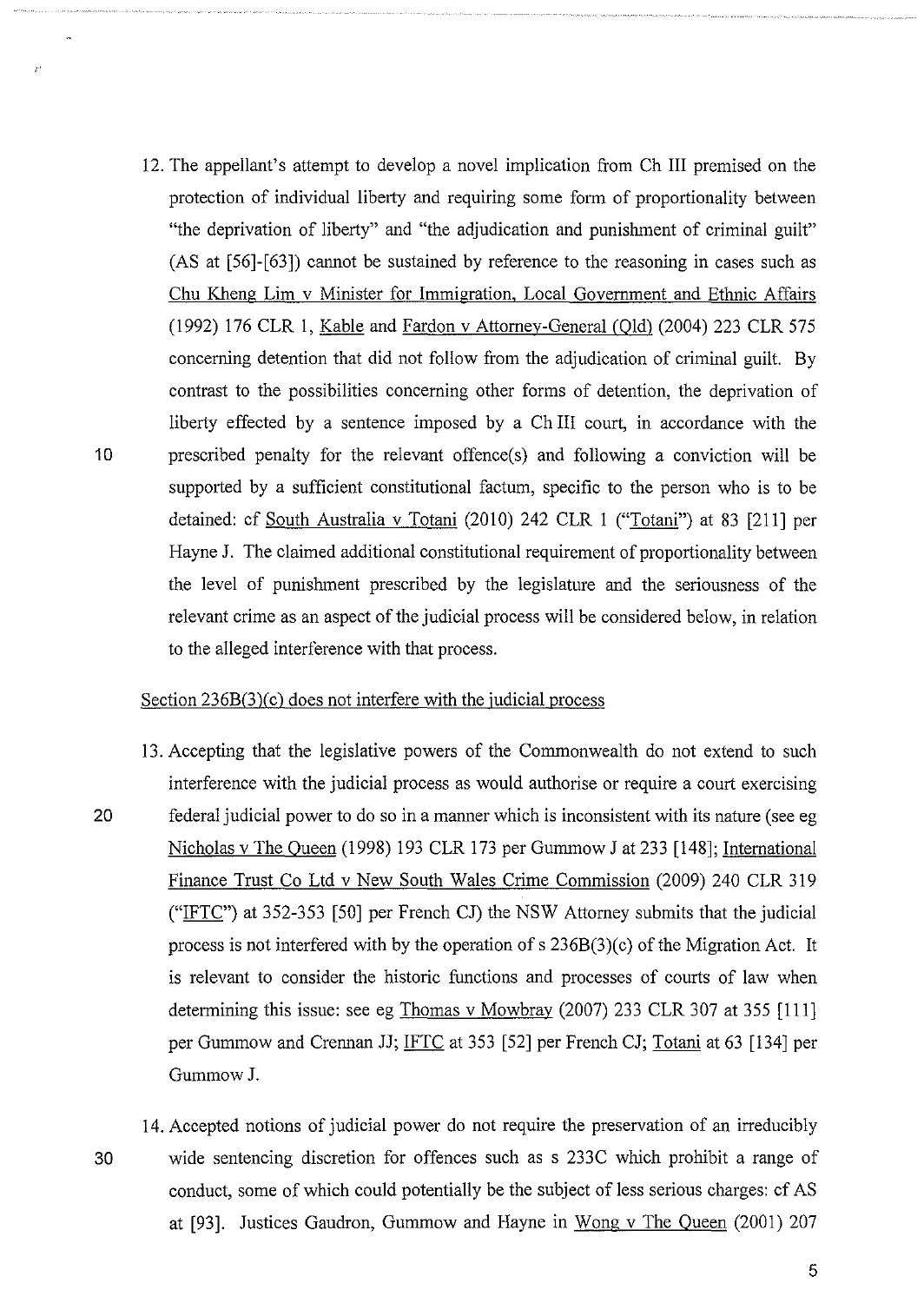CLR 584 at 599 [36] described the historical development of the sentencing task in terms that acknowledge the variable extent of judicial sentencing discretion and the ongoing existence of mandatory minimum sentences:

> Passing sentence on a convicted person was once a ritual which neither required nor permitted the exercise of any judgment by the judge. Now, apart from some very rare cases, a judge who is required to pass sentence on an offender must choose which of several forms of disposition should be made and must decide how great the punishment will be. The legislature prescribes the maximum punishment that may be imposed. In some (relatively few) cases it will prescribe a minimum. The judge must decide, having regard to what the offender has done and whatever may be urged in aggravation or mitigation, what sentence should be passed. If the judge imposes a penalty that is plainly too heavy, it is said that the sentence is manifestly excessive; if it is plainly too light, it is manifestly inadequate.

Minimum sentences have been prescribed by the NSW Parliament: see eg Crimes (Sentencing Procedure) Act 1999 (NSW) s 61(2) (serious heroin or cocaine trafficking offences where court satisfied of certain matters); Crimes Act 1900 (NSW) s 19B (murder of a police officer while on-duty).

15. Citing Wong, inter alia, the unanimous judgment in Elias (which did not involve a 20 constitutional challenge) explained that "[t]he administration of the criminal law involves individualised justice, the attainment of which is acknowledged to involve the exercise of a wide sentencing discretion": at 903 [27]. The "court is sentencing *the*  offender for *the* offence", not for the offending conduct which might have resulted in conviction for a less serious offence: Elias at 902 [26], emphasis in original. The Court has also accepted that by setting a maximum penalty, the legislature indicates its assessment of the relative seriousness of the offence and thus provides a sentencing yardstick: see eg Markarian v The Queen (2005) 228 CLR 357 at 372 [31]; Muldrock v The Queen (2011) 244 CLR 120 at 133 [31]; Elias at 903 [27]. The plurality in Markarian observed that "Judges need sentencing yardsticks": at 372 [30] per 30 Gleeson CJ, Gummow, Hayne and Callinan JJ. It is "beyond question that the Parliament can prescribe such penalty as it thinks fit for the offences which it creates": Palling v Corfield (1970) 123 CLR 52 at 58 per Barwick CJ. Where the penalty

10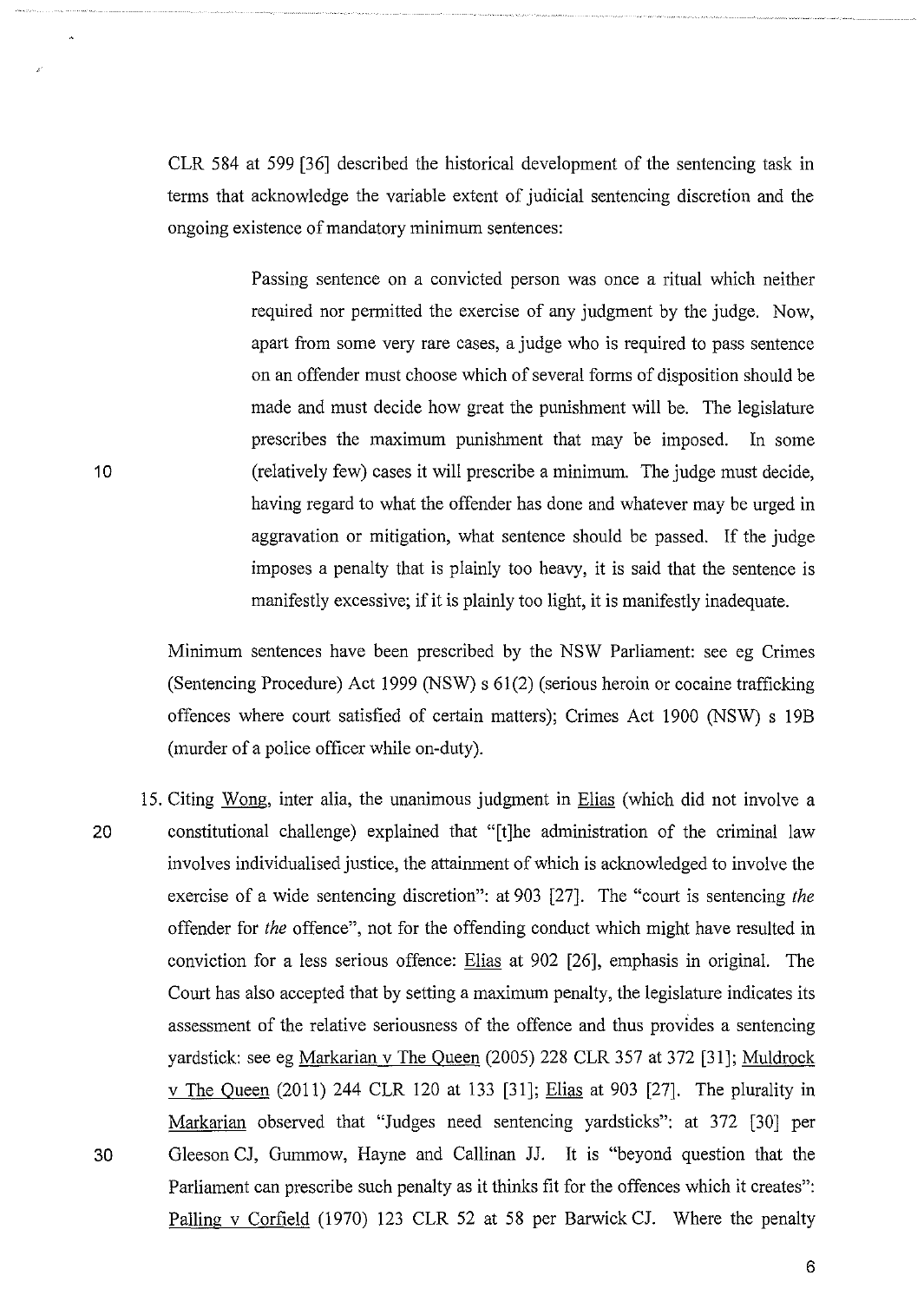prescribed is a maximum penalty, that yardstick will constrain a court's sentencing discretion by imposing an upper limit on the available sentencing range.

- 16. Similarly, a statutory minimum penalty reflects "a legislative direction as to the seriousness of the offence": Bahar v The Queen (2011) 214 A Crim R 417 at 428 [46], [48] per McLure P (Martin CJ and Mazza J agreeing). The statutory minimum and maximum penalties "are the floor and ceiling respectively within which the sentencing judge has a sentencing discretion to which the general sentencing principles are applied": Bahar at 429 [54]. President Allsop explained that "approaching the matter as in Bahar permits all usual sentencing considerations ... to be accommodated, 10 though in a more compressed range, and with the consequence of a general increase in the level of sentences": Karim at [ 45], AB at 50, although Fraser JA (Holmes JA and Ann Lyons J agreeing) doubted whether the mandatory minimum now found ins 236B is apt to produce "compression" in R v Nitu  $[2013]$  1 Qd R 459; (2012) 269 FLR 216 at 229-230 [38], 231-232 [42]. If  $-$  as is accepted  $-$  the legislature can indicate its assessment of the gravity of an offence by the penalties it enacts, and if a sentencing court's discretion is thus constrained, it cannot tenably be argued that compression of the range of sentencing discretion by imposition of a mandatory minimum sentence requires the court to act contrary to accepted notions of judicial power, simply because an offence potentially covers a wide range of offending conduct.
- 20 17. This Court has accepted, in Palling v Corfield, that "it is within the competence of the Parliament to determine and provide in the statute a contingency on the occurrence of which the court shall come under a duty to impose a particular penalty or punishment", judicial power not being "invalidly invaded" if the fulfilment of the contingency denies the court any discretion as to punishment: at 58, 59 per Barwick CJ, see also at 62-63 per McTiernan J, 64 per Menzies J, 67 per Owen J and 68 per Walsh J. The proposition that a law requiring a court exercising federal jurisdiction to make a specified order upon satisfaction of a condition does not impermissibly interfere with judicial power was reiterated in IFTC at 352  $[49]$  per French CJ (citing Palling v Corfield), 360 [77] per Gummow J and 373 [120]-[121] per Hayne, Crennan and 30 Kiefel JJ (dissenting) and Totani at 48 [71] per French CJ, 63 [133] per Gummow J. Applying Fraser Henleins, four members of the Court in Palling v Corfield specifically recognised prosecutorial choice as a constitutionally acceptable contingency: at 61 per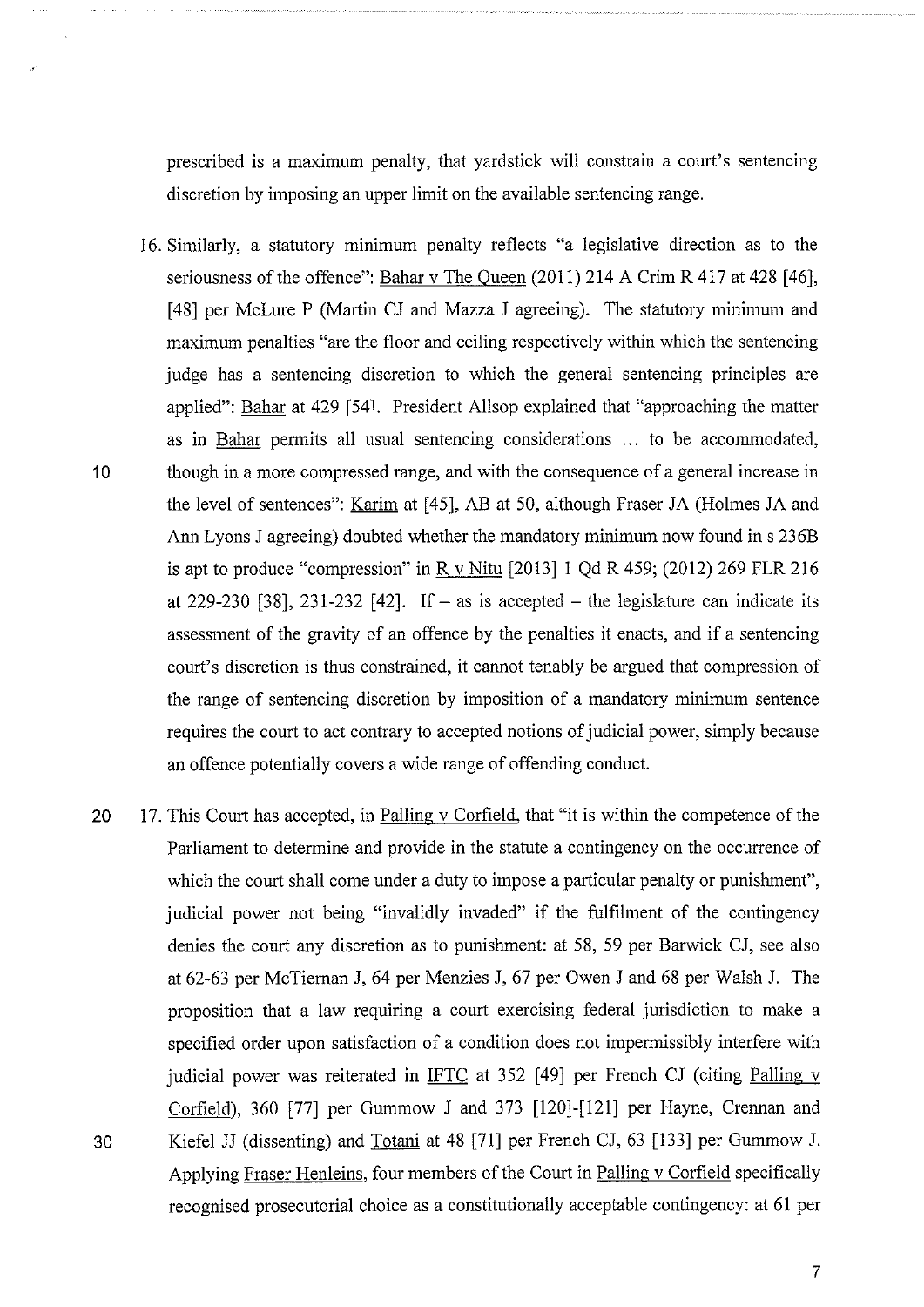Barwick CJ, 64 per Menzies J, 67 per Owen J, 70 per Walsh J: cf AS at [106]. Against that background, it could not be said that s 236B(3)(c) requires significant departure from the methods and standards that have characterised judicial activities in the past: see Thomas v Mowbray at 355 [111].

- 18. It is clear that proportionality is a common law sentencing principle of long standing, requiring, subject to any contrary legislative intention "that a sentence of imprisonment imposed by a court should never exceed that which can be justified as appropriate or proportionate to the gravity of the crime considered in the light of its objective circumstances": Hoare v The Queen (1989) 167 CLR 348 at 354; Veen v 10 The Queen (No.2) (1988) 164 CLR 465 at 472, 485-486, 490-491, 496. The judicial process of assessment of the gravity of the crime for the purposes of the proportionality principle is not at large, however. The judge takes account of the legislative assessment of seriousness: see above at [15]. The process of judicial review of sentences for manifest excess does not differ in this respect.
- 19. The appellant's suggestion that proportionality in sentencing is abrogated by s 236B(3)(c) to an extent that it is "inconsistent with civilised standards of humanity and justice" (AS at [94]) should not be accepted. It would involve the court forming its own view as to the gravity of crimes, in the face of Parliament's clear intention to deprive a court sentencing under s 236(3)(c) of the power to impose a non-custodial 20 sentence or a sentence of less than five years (see Bahar at 429 [53]); and in the absence of any constitutional prohibition providing a standard for assessment, such as is supplied by the Eighth Amendment in the United States Constitution. The Eighth Amendment itself only contains "a narrow proportionality principle" which recognises, inter alia, "the primacy of the legislature" and "the variety of legitimate penological schemes": Ewing v California 538 US 11 (2003), 20, 23.
- 20. The fact that s 236B(3)(c) may involve Parliament striking a different balance between competing public policy interests in sentencing to that drawn by the common law does not require a conclusion that there has been an impermissible intrusion on the judicial power: see eg Nicholas at 197 [37]-[38] per Brennan CJ, 239 [164] per Gummow J 30 and 272 [234], 274 [238], 276 [244] per Hayne J. As Hayne J remarked in Nicholas (at 272 [234]), "[t]here are many rules which have been developed by the common law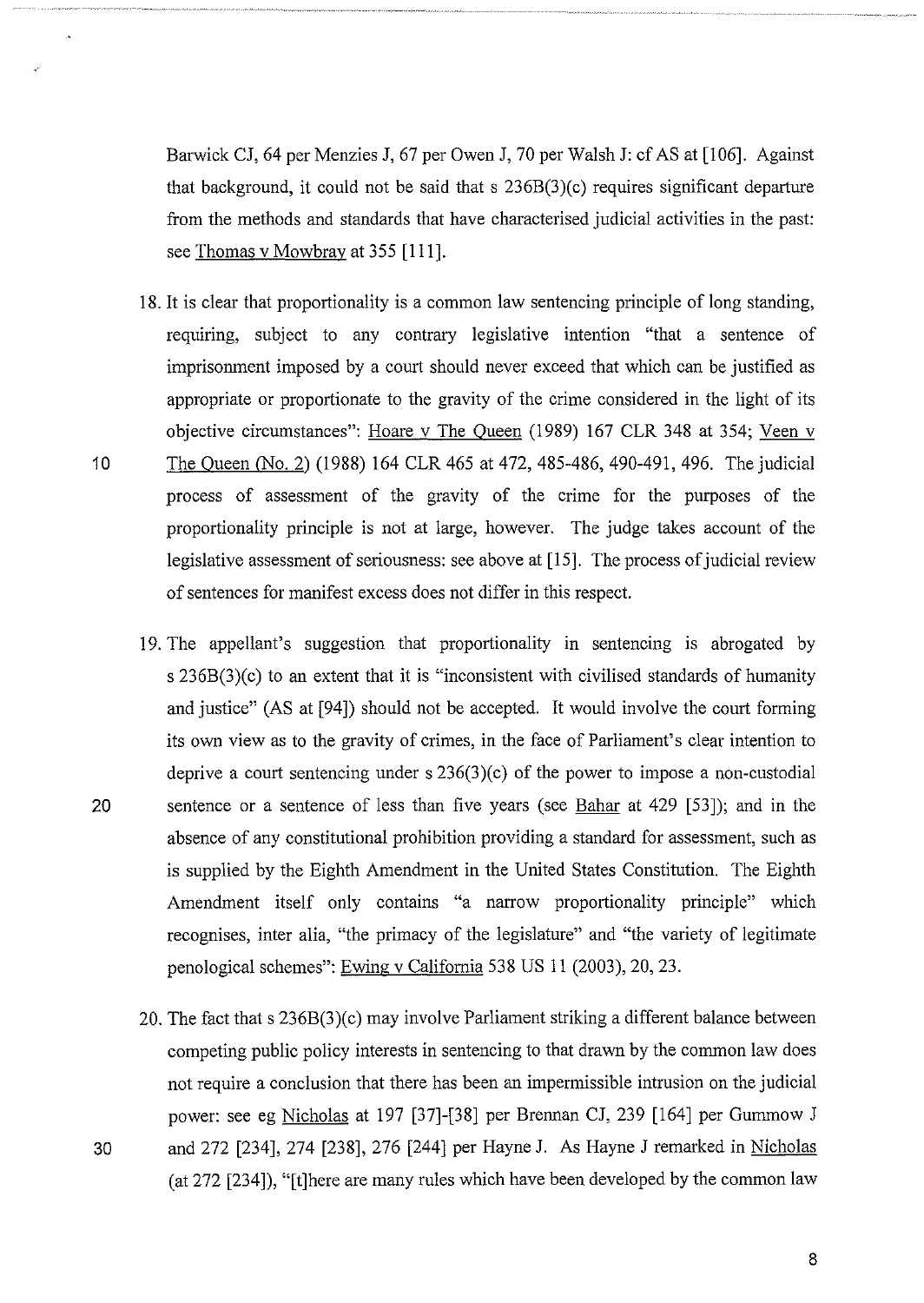which have been changed or even abolished by legislation and yet it is not suggested that such legislation intrudes upon the separation of judicial and legislative powers".

- 21. Finally, s 236B(3)(c) does not violate the norm of equal justice. For the reasons set out above (at [8]), ss 233A and 233C do not involve the same or substantially identical conduct, with the result that co-offenders who are convicted under the two different sections are not identically situated before the law: cf AS at [80]. Equal justice under the law only requires "identity of outcome in cases that are *relevantly* identical": Wong at 608 [65] per Gaudron, Gummow and Hayne JJ, quoted in Green v The Queen (2011) 244 CLR 462 at 473 [28] per French CJ, Crennan and Kiefel JJ (emphasis in 10 original). As Mason CJ, Dawson and McHugh JJ remarked in Leeth v The Commonwealth (1992) 175 CLR 455 at 470 "[i]t is obviously desirable that, in the sentencing of offenders, like offenders should be treated in a like manner. But such a principle cannot be expressed in absolute terms." No requirement of substantive legal equality of the type identified by Deane and Toohey JJ's dissenting judgment in Leeth has been adopted by this Court.
- 22. In Leeth, Gaudron J (dissenting on the basis of an implied constitutional requirement of equal justice) acknowledged that "the law may treat things which are relevantly different as though they are not, or even treat things that are not different as though they are". If that is done "a legal distinction is created or denied and the law stated by 20 reference to the existence or absence of that distinction": at 502. Her Honour distinguished this from "a directive to exercise a general power in different ways according to a factual matter": at  $502$ . Section  $236B(3)(c)$  states the law by reference to the existence of a conviction under s 233C. It should not be characterised as a law of the second type identified by Gaudron J in Leeth.
- 23. Accepting that formal identity of charges against offenders whose sentence is compared is not a necessary condition for application of the common law parity principle (Green at 474 [30] per French CJ, Crennan and Kiefel JJ), the potentially different sentencing outcomes for two offenders charged under ss 233A and 233C respectively are nevertheless justifiable by reference to the distinct conduct involved in 30 the two offences and Parliament's judgment as to the irreducible seriousness of the offence in s 233C.